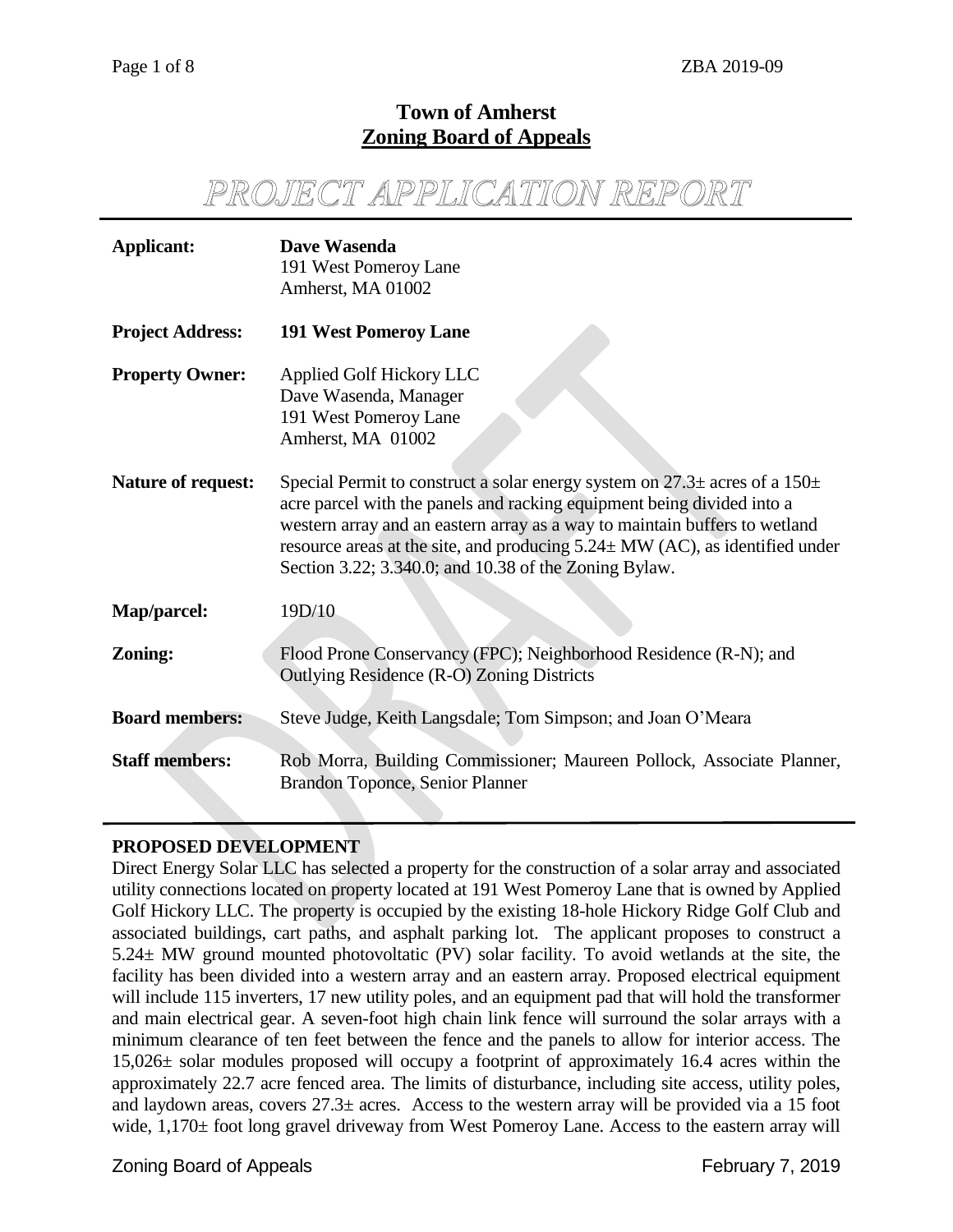be provided via a 15 foot wide, 1,570± foot long gravel driveway from the existing facility parking lot on West Pomeroy Lane. Both access driveways will cross the Fort River via existing bridges. No new crossings or improvements or modifications to existing crossings are needed to accommodate the vehicles and equipment needed for facility installation.

The operation will be found on approximately  $27.3\pm$  acres of a 150 $\pm$  acre parcel. The work would be located within the Flood Prone Conservancy (FPC); Neighborhood Residence (R-N); and Outlying Residence (R-O) Zoning Districts, which allows a solar array to be constructed with a Special Permit.

The existing bridges are currently under evaluation to determine whether they can hold the load for construction vehicles for construction and for fire apparatus for post-construction. The evaluation and proposed bridge designs have not yet been submitted.

# **ENVIRONMENTAL CONDITIONS**

The Fort River enters the site in its northeastern corner and flows in a generally east to west direction across the center of the golf course. Muddy Brook joins the Fort River near the southeastern corner of the site and two intermittent streams flow through the golf course in a northsouth direction and connect to the Fort River. Bordering Vegetated Wetlands (BVWs), Land Under Water (LUW) and Inland Bank associated with the river and streams are located throughout the site. According to the Federal Emergency Management Agency's (FEMA) Flood Insurance Rate Map (FIRM), most of the site is located in the 100-year floodplain with a Base Flood Elevation (BFE) of 141 to 144 feet.

On January 25, 2019, Planning staff observed flooding at the property, including areas where both proposed access roadways are located. See enclosed photographs. Planning staff recommends the Board to ask the Applicant how they plan to access the solar array and associated equipment if the access roadways are flooded. What will the Applicant do if the access roadway, electrical poles, and associated equipment are washed away? Does the Applicant plan to re-build/repair? How will emergency vehicles access the arrays, in an emergency, if the roadways are flooded?

Large portions of the site, including areas within the footprint of the arrays and access roads, are located in Priority and Estimated Habitat as mapped by the Division of Fisheries and Wildlife's (DFW) Natural Heritage and Endangered Species Program (NHESP).

The Applicant submitted an Environmental Notification Form (ENF) for review and approval by the Massachusetts Secretary of Energy and Environmental Affairs because it requires a State Agency Action and will disturb greater than 2 acres of designated Priority Habitat that results in a Take of state-listed species, and will alter one half or more acres of any other wetlands (BLSF and Riverfront Area). It was submitted in November 2018. The Massachusetts Secretary of Energy and Environmental Affairs granted a Certificate on December 21, 2018.

The project requires the following permits:

- CMP from Division of Fisheries and Wildlife's (DFW) Natural Heritage and Endangered Species Program (NHESP). It is currently under review.
- MEPA Review received certification on December 21, 2018 (see enclosure)
- Order of Condition from the Amherst Conservation Commission It is currently under review.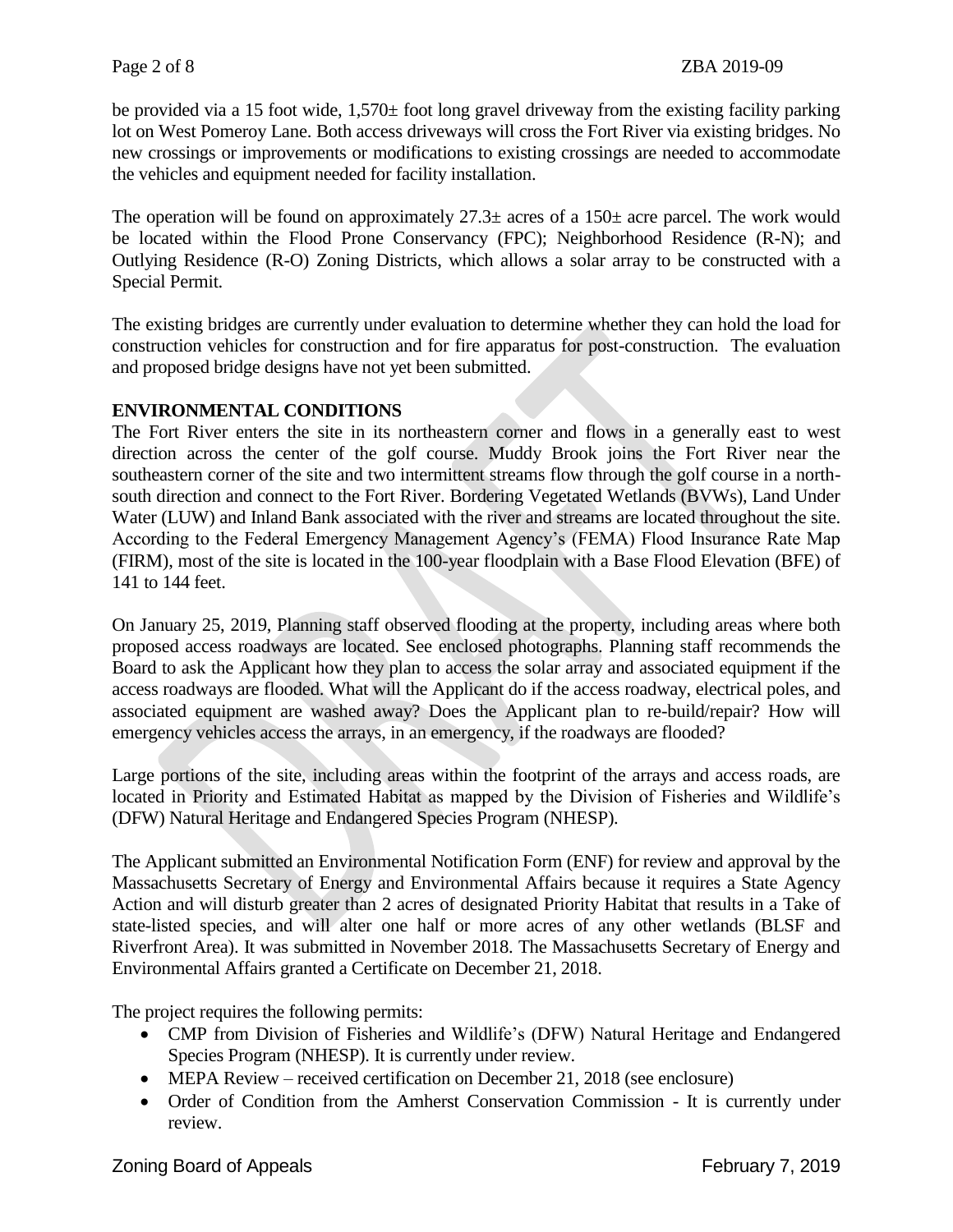National Pollutant Discharge Elimination System (NPDES) Construction General Permit from the EPA. – It is currently under review.

## **MAINTENANCE**

#### Ground Cover -

According to the revised Operations & Maintenance Plan (submittal date: January 9, 2019), areas inside the fence and around the solar array will be seeded with slow growth grass ground cover. The ground cover will be a mixture of sheep and hard fescue with inoculated Dutch white clover. These areas will re-seeded annually. Mowing needs will be determined by growth not to exceed 12 inches in height.

The Maintenance of ground cover located outside of the fenced area is TBD.

#### Fence -

Visual inspections are scheduled to be performed annually, including walking the perimeter to inspect both sides of the fence. Repairs to the fence will be performed, as needed.

#### Safety and Fire –

Inspections of gates, the fire knock box, and lock box for access will be performed annually.

#### Access Roadway –

A visual inspection of the access roadways will be performed annually. Clearing of debris will be performed, as needed.

## **DIMENSIONAL REGULATIONS, TABLE 3**

This project meets the required dimensional regulations.

#### See end of report.

## **SECTION 10.38 SPECIFIC FINDINGS REQUIRED**

The Board shall under Section 10.38 of the Zoning Bylaw, Specific Findings, make the findings required of all Special Permits, such that:

*10.380 & 10.381 - The proposal is suitably located in the neighborhood in which it is proposed and/or the total Town, as deemed appropriate by the Special Permit Granting Authority; The proposal is compatible with existing Uses and other Uses permitted by right in the same District.* 

 **Staff Review:** The proposed solar array is located in an area that is currently used as a golf course. A residential neighborhood is located north and east of the property and south of the property, across West Pomeroy Lane. The property to the west of the property includes a farm and adjacent wetlands.

*10.382, 10.383 & 10.385 & 10.387 - The proposal would not constitute a nuisance due to air and water pollution, flood, noise, odor, dust, vibration, lights, or visually offensive structures or site features; The proposal would not be a substantial inconvenience or hazard to abutters, vehicles or pedestrians; The proposal reasonably protects the adjoining premises against detrimental or offensive uses on the site, including air and water pollution, flood, noise, odor, dust, vibration, lights or visually offensive structures or site features; The proposal provides convenient and safe*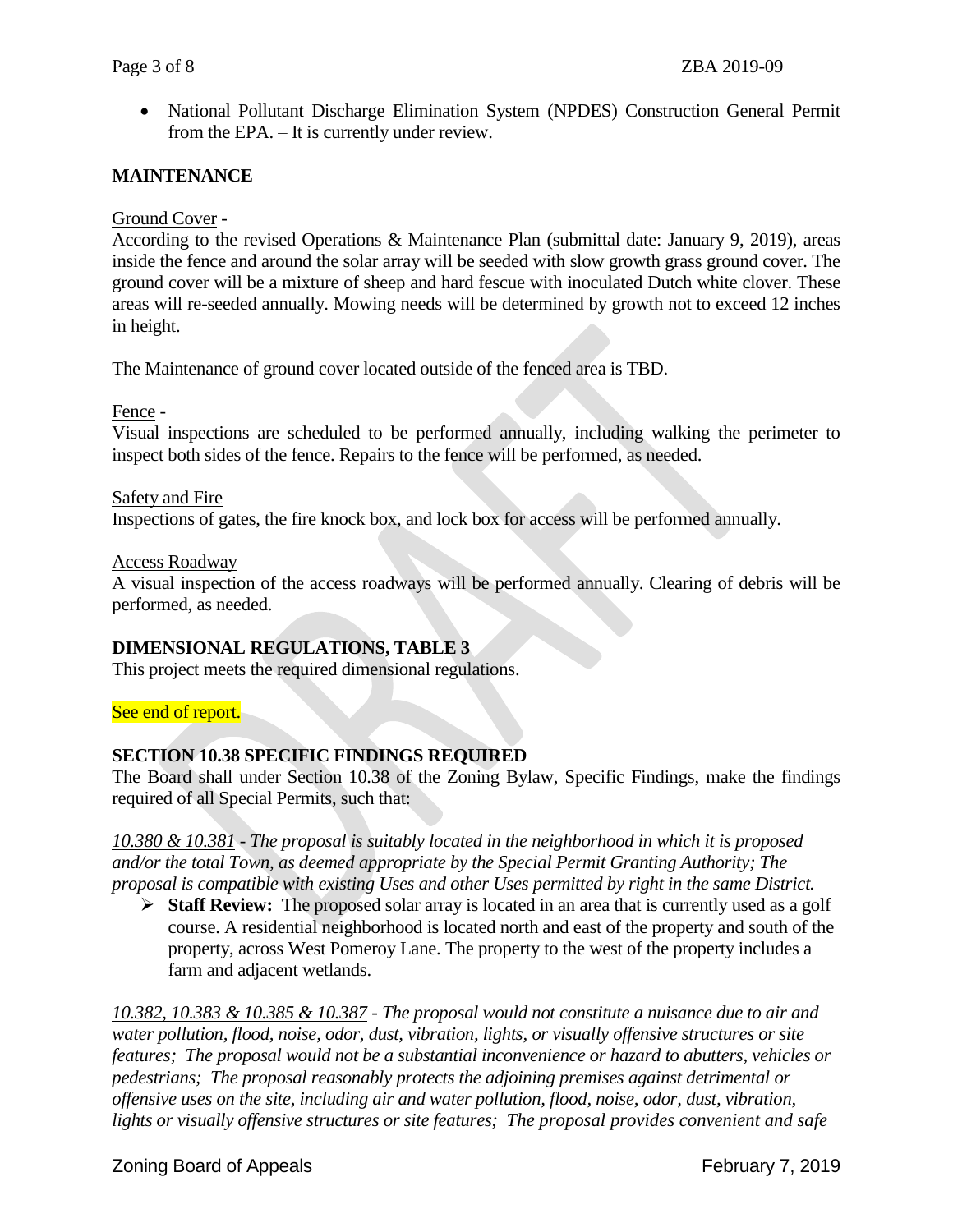*vehicular pedestrian movement within the site, and in relation to adjacent streets, property or improvements.*

 **Staff Review:** The solar array does not produce any noise, or other offensive nuisance or disturbance. The solar panels take in the power from the sun without causing harm to any adjoining property. Some may be concerned about glare from coming off of the panels, however the panels are dark in color and produce a very low glare. Each section will be properly fenced and secured to prevent vehicles from going near the solar arrays. The ground cover located within the fenced in area will be mowed as determined by growth not to exceed 12 inches in height.

# *10.384 - Adequate and appropriate facilities would be provided for the proper operation of the proposed use.*

 **Staff Review:** No water or sewer connections are needed and any other needed utilities will be provided or produced on site. The solar racking layout the eastern array has been revised to avoid an existing sewer line which passes through the property. Gates have been added to the western and eastern fence lines of the eastern array to provide DPW access to the existing sewer line.

One concern that is unclear is that of fire protection and accessing the solar array system in times of flooding. If the access roadways, bridges, utility poles, or associated equipment are washed away due to flooding, how will be the applicant and fire department access the project site in times of maintenance or fire protection? Will the applicant repair damaged infrastructure?

## *10.386 - The proposal ensures that it is in conformance with the Parking and Sign regulations (Articles 7 and 8, respectively) of this Bylaw.*

- **Staff Review:** No parking is necessary and the following signage will be installed along the fence and gates.
- Danger Signs will be installed every 300-feet along the fence line. See Detail 3/14
- **Emergency Contact Signs with 24-hour emergency contact information will be installed on** each gate. See Detail 4/14
- $\triangleright$  No Trespassing Signs will be installed every 100-feet along the fence line. See Detail 5/14

*10.387 - The proposal provides convenient and safe vehicular and pedestrian movement within the site, and in relation to adjacent streets, property or improvements. If the Special Permit Granting Authority deems the proposal likely to have a significantly adverse impact on traffic patterns, it shall be permitted to require a traffic impact report, and the proposal shall comply with Section 11.2437 of this Bylaw.* 

 **Staff Review:** Any vehicles entering or exiting the site for maintenance will occur from West Pomeroy Lane. There will be eastern and western access driveway entrances, both located off of West Pomeroy Lane. A portion of the western access driveway which passes through an area where periodic ponding has been observed has been raised to avoid overtopping. Planning Staff observed significant flooding on January 25, 2019 and it is unclear whether the western access driveway and eastern access driveways are proposed to be raised enough to avoid overtopping. The paved apron on the western access driveway has been extended where the slope is steeper than 5%. The alignment of the eastern access driveway has been revised to be co-located with an existing access driveway in the southeastern portion of the property, in the vicinity of the existing maintenance building.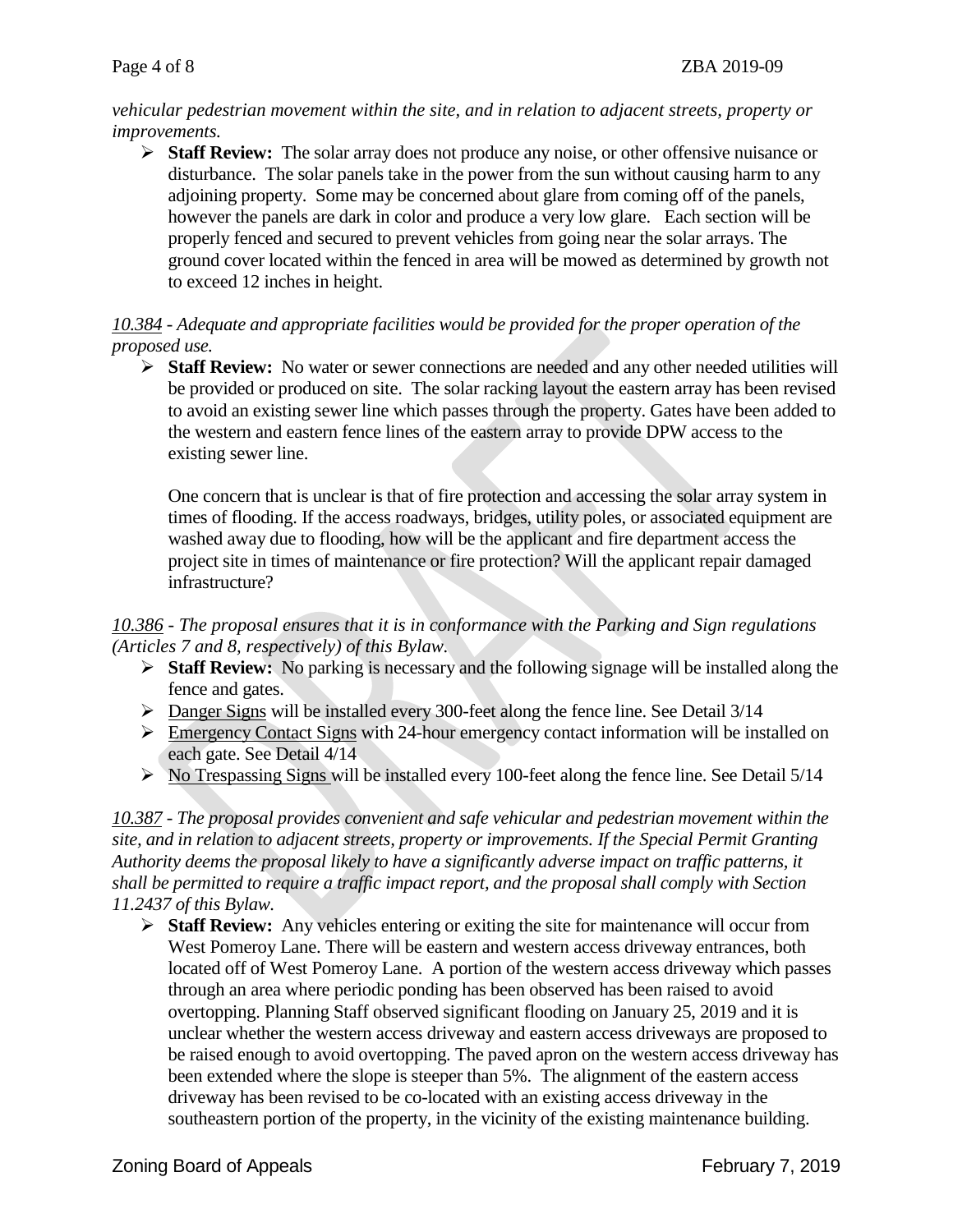The applicant is currently evaluating the bridges to see if they will be able to handle the load of construction vehicles and fire protection vehicles.

*10.388 - The proposal ensures adequate space for the off-street loading and unloading of vehicles, goods, products, materials and equipment incidental to the normal operation of the establishment or use.*

**Staff Review:** This finding is not applicable to the project.

*10.389 - The proposal provides adequate methods of disposal and/or storage for sewage, refuse, recyclables, and other wastes resulting from the uses permitted or permissible on the site, and methods of drainage for surface water.*

 **Staff Review:** According the January 9, 2019 submittal, "the calculations demonstrate that the existing and proposed condition Curve Numbers are equal since the proposed ground cover change is minimal. Therefore, the proposed project will not result in an increase in runoff." Waiting for memo from DPW. The Conservation Commission is currently reviewing the proposal.

*10.390 - The proposal ensures protection from flood hazards as stated in Section 3.228, considering such factors as: elevation of buildings; drainage; adequacy of sewage disposal; erosion and sedimentation control; equipment location; refuse disposal; storage of buoyant materials; extent of paving; effect of fill, roadways or other encroachments on flood runoff and flow; storage of chemicals and other hazardous substances.*

**Staff Review:** This project is found within a designated flood zone. Waiting for memo from DPW. The Conservation Commission is currently reviewing the proposal..

*10.391 - The proposal protects, to the extent feasible, unique or important natural, historic or scenic features.* 

 **Staff Review:** There are important natural features on the property, including the Fort River and its associated wetlands and streams. The Conservation Commission is currently reviewing the impacts to these wetland resources. There are unique scenic features on the property, featuring large expansive views of the open space/golf course, Fort Rivers, and its associated wetlands and streams.

*10.392 - The proposal provides adequate landscaping, including the screening of adjacent residential uses, provision of street trees, landscape islands in the parking lot and a landscape buffer along the street frontage. When a non-residential use adjoins a residential district, an uninterrupted vegetated buffer shall, to the extent feasible, be established and maintained between buildings associated with uses under this section and the nearest residential property boundaries. Where natural, undisturbed vegetation already exists on-site prior to site preparation and clearing, the majority of that vegetation may be retained and included as part of the buffer, along with the addition of such new plantings, selective removals, and other management of site plantings as are determined to be necessary to maintaining an effective year-round visual screen. See Section 11.3.*

 **Staff Review:** The applicant proposes to remove 198 trees in order to allow for more solar panels to be located on the site. The 15,026± solar modules proposed will occupy a footprint of approximately 16.4 acres within the approximately 22.7 acre fenced area. Any portion of the property that has been disturbed will be reseeded, as needed. As stated earlier, the property will be mowed, as determined by growth to not exceed 12 inches in height.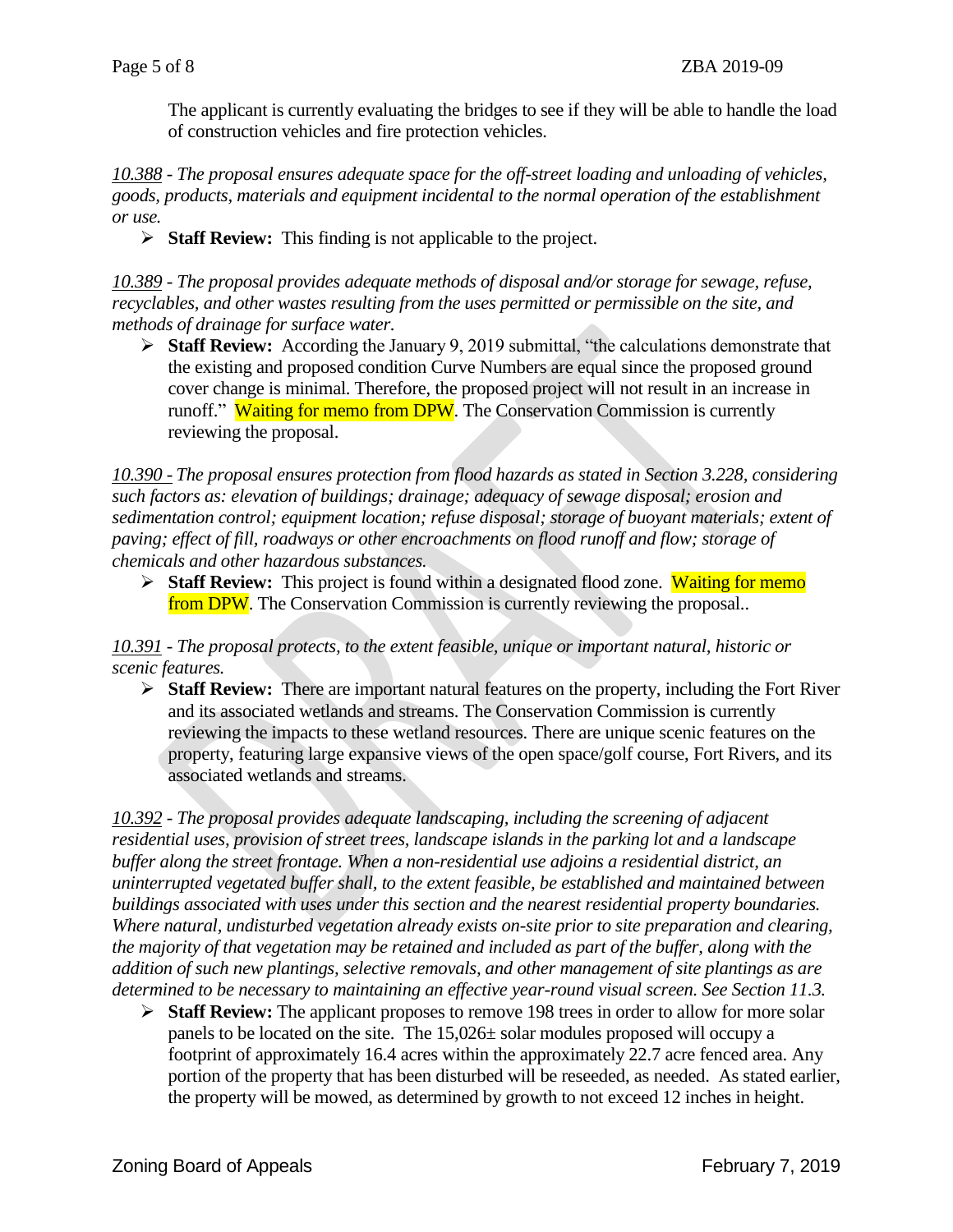*10.393 - The proposal provides protection of adjacent properties by minimizing the intrusion of lighting, including parking lot and exterior lighting, through use of cut-off luminaires, light shields, lowered height of light poles, screening, or similar solutions. Except for architectural and interiorlit signs, all exterior site lighting shall be downcast and shall be directed or shielded to eliminate light trespass onto any street or abutting property and to eliminate direct or reflected glare perceptible to persons on any street or abutting property and sufficient to reduce a viewer's ability to see. All site lighting, including architectural, sign, and parking lot lighting, shall be kept extinguished outside of those business hours established under an approved site management plan, except for lighting determined to be necessary for site security and the safety of employees and visitors.*

**Staff Review:** No site lighting will be found on site

*10.394 - The proposal avoids, to the extent feasible, impact on steep slopes, floodplains, scenic views, grade changes, and wetlands.*

**Staff Review:** The proposal is under review by the Conservation Commission.

*10.395 - The proposal does not create disharmony with respect to the terrain and to the use, scale and architecture of existing buildings in the vicinity which have functional or visual relationship thereto. Within the B-L, B-VC, B-N, COM, OP, LI and PRP Districts, and any residential zoning district where the project in question occurs within the boundaries of a National Historic Register District, the Special Permit Granting Authority shall, if it deems the proposal likely to have a significant impact on its surroundings, be permitted to use the design principles and standards set forth in Sections 3.2040 and 3.2041, 1) through 9) to evaluate the design of the proposed architecture and landscape alterations. Within the B-G and abutting B-L districts, and for any Town project within any district, the provisions of Section 3.20, Design Review, shall remain in effect.*

**Staff Review:** This finding is not applicable to the project.

*10.396 - The proposal provides screening for storage areas, loading docks, dumpsters, rooftop equipment, utility buildings and similar features.* 

**Staff Review:** This finding is not applicable to this development.

*10.397 - The proposal provides adequate recreational facilities, open space and amenities for the proposed use.*

**Staff Review:** This finding is not applicable to this development.

*10.398 - The proposal is in harmony with the general purpose and intent of this Bylaw, and the goals of the Master Plan.*

 **Staff Review:** In Section 6, Natural and Cultural Resources, of the Amherst Master Plan it includes specific objectives to help support environmental awareness. In Objective NC.4 it states the following:

**Sustainable environmental practices should be shared with the public and actively promoted to foster a sense of stewardship in the community.**

Staff believes the proposed solar array is promoting a more sustainable community by constructing a renewable energy source, and therefore meets the intent of the Master Plan.

# **POSSIBLE CONDITIONS OF APPROVAL**

Zoning Board of Appeals February 7, 2019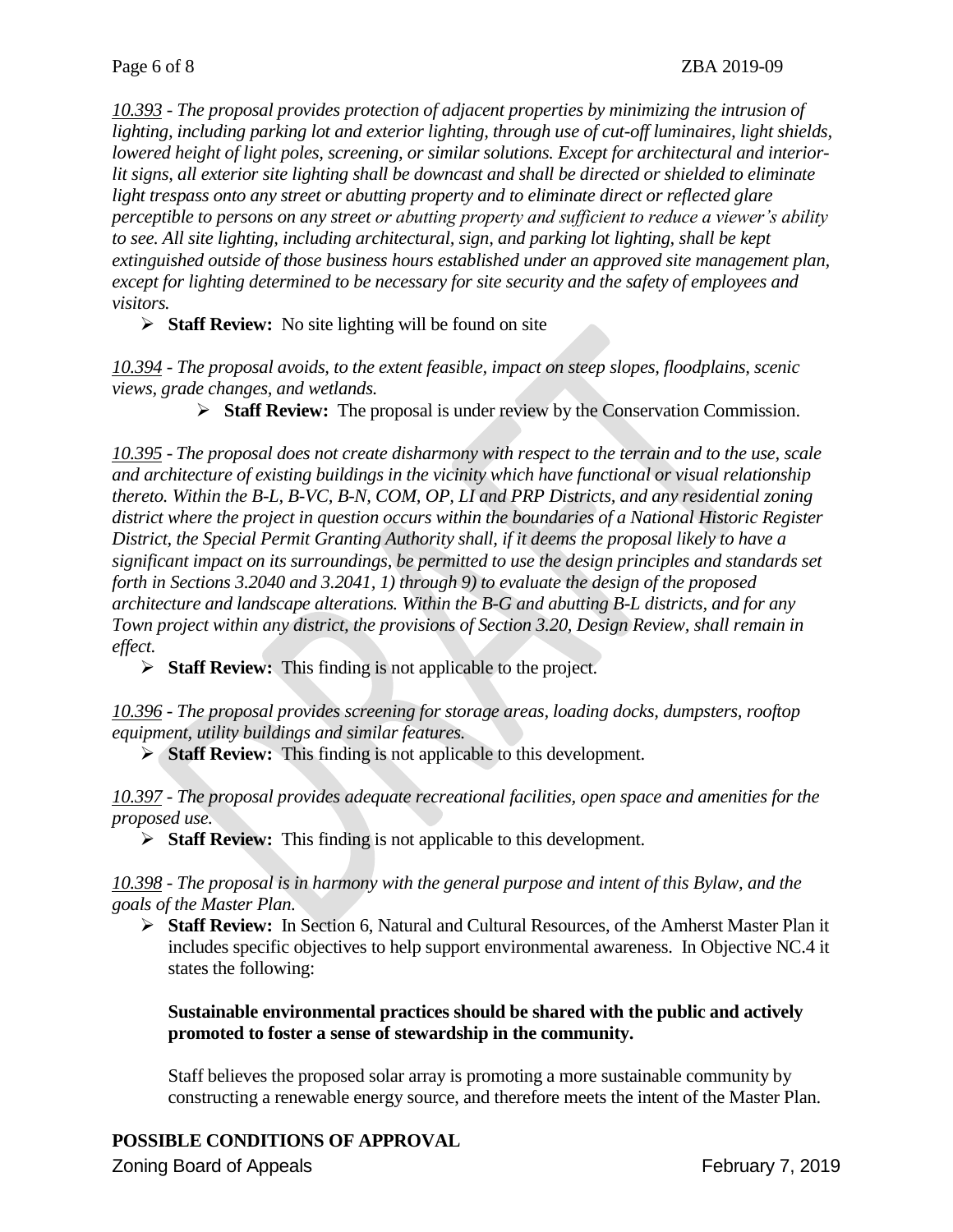- 1. Allow the construction of a solar array project located at 191 West Pomeroy Lane, map/parcel 19D/10, which consist of  $15,026\pm$  solar modules, occupying a footprint of approximately 16.4 acres within the approximately 22.7 acre fenced area.
- 2. The applicant shall follow the approved plans, including:
- 3. Any substantial alteration or deviation from the approved plans shall require the applicant to return for additional review at a Public Meeting with the ZBA.
- 4. The site shall not be used for the storage of vehicles, equipment, product or any other unauthorized material that was not shown on the site plan.
- 5. All previous approvals and conditions authorized by the Conservation Commission on (OOC DEP #XXX-XXXX), shall be adhered to at all times.
- 6. All tree removal shall follow the approved site plan, dated  $M$  on  $\cancel{X}$ ,  $20X$ .
- 7. All disturbed ground shall be reseeded as to allow natural grasses to grow within the project area.
- 8. The submitted maintenance plan shall be followed at all times.
- 9. The solar energy systems shall not be constructed until evidence has been given to the Inspection Services that the utility company that operates the electrical grid where the installation is to be located has been informed of the solar photovoltaic installation owner or operator's intent to install an interconnected customer-owned generator.
- 10. All structures associated with the solar energy system shall be removed within one (1) year of cessation of said use. Prior to issuance of a building permit for the solar energy system, the petitioner shall post and submit a bond or other financial surety acceptable to the Building Commissioner in an amount sufficient to cover the cost of demolishing and/or removing the structures in the event the Building Commissioner condemns the applicant's structures or deems it to have been abandoned or vacant for more than one year. Said amount shall be certified by an engineer, architect or other qualified professional registered to practice in the Commonwealth of Massachusetts with appropriate adjustments for general conditions and other fees associated with municipal work. In the event the posted amount does not cover the cost of demolition and/or removal, the Town may place a lien upon the property covering the difference in cost.
- 11. The solar photovoltaic installation owner or operator shall provide a copy of the project summary, electrical schematic, and site plan to the Amherst Fire Department. All means of shutting down the solar photovoltaic installation shall be clearly marked with reflective signage. The solar photovoltaic installation owner or operator shall hold a meeting with the Amherst Fire Department regarding the solar disconnect procedure for this project.
- 12. Change of solar photovoltaic installation owner or operator shall require a new management plan be submitted and reviewed by the Zoning Board of Appeals at a public meeting.